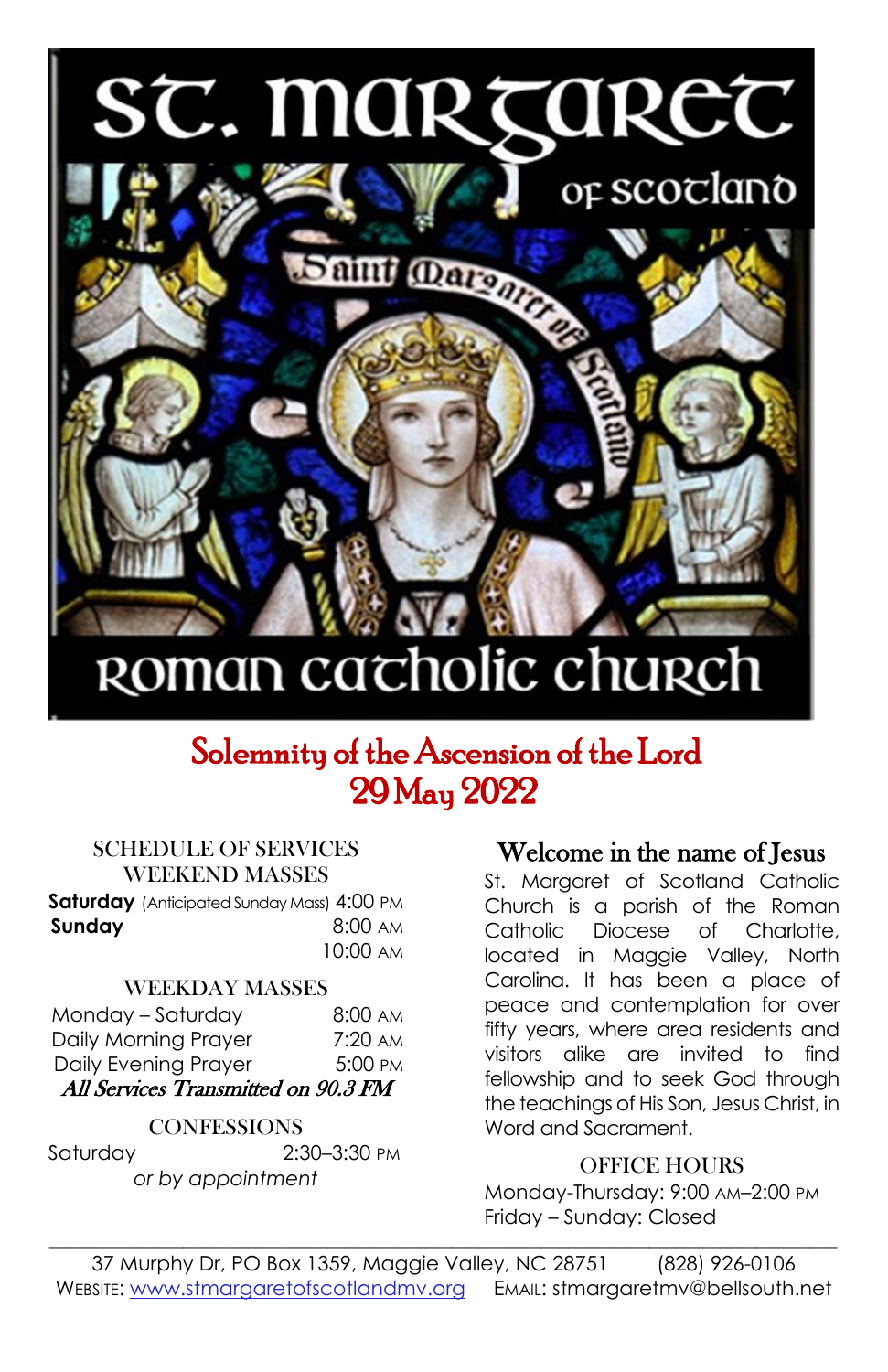| <b>STAFF</b>                                                 |                             |  |  |  |  |  |
|--------------------------------------------------------------|-----------------------------|--|--|--|--|--|
| The Rev. Dr. W. Becket Soule, OP<br>Email: wbsoule@rcdoc.org | Pastor                      |  |  |  |  |  |
| The Rev. Mr. Miles Merwin                                    | Deacon                      |  |  |  |  |  |
| Mrs. Rhonda Yarrington<br>Email: stmargaretmv@bellsouth.net  | Administrative<br>Assistant |  |  |  |  |  |
| Ms. Nicki Conroy<br>Email: stmargaretff@gmail.com            | <b>Faith Formation</b>      |  |  |  |  |  |
| Mrs. Virginia Erbrick                                        | <b>Bookkeeper</b>           |  |  |  |  |  |
| Mrs. Elaine Myers                                            | Organist                    |  |  |  |  |  |

### THE OFFICE WILL BE CLOSED MONDAY, 30 MAY

PARISH MEMBERSHIP: Welcome to St. Margaret of Scotland Catholic Church! We are grateful for your worshipping with us. If you regularly attend Mass here in Maggie Valley, you are encouraged to register in the parish at the office during the week. Please note that a family must be registered at St. Margaret's in order for their children to be enrolled in our religious education program.

DAILY MORNING AND EVENING PRAYER: Daily Morning Prayer is at 7:20 AM and Daily Evening Prayer is at 5:00 PM. Books are available for those who wish to participate; all are welcome.

DAILY MASS: Mass is offered at 8:00 AM daily. Mass on Saturday morning is from the *Book of Divine Worship: The Missal.*

**BREAKFAST WITH BECKET:** Bible study on Thursday mornings, right after 8:00 AM Mass. This week we will continue our study on the Book of Genesis (Ch. 32): Jacob Wrestles. All are welcome.

AQUINAS CIRCLE: We will meet in the rectory sitting room on Tuesday evenings at 7:00 PM. This week we will examine I. q. 33: Who is God the Father? All are welcome.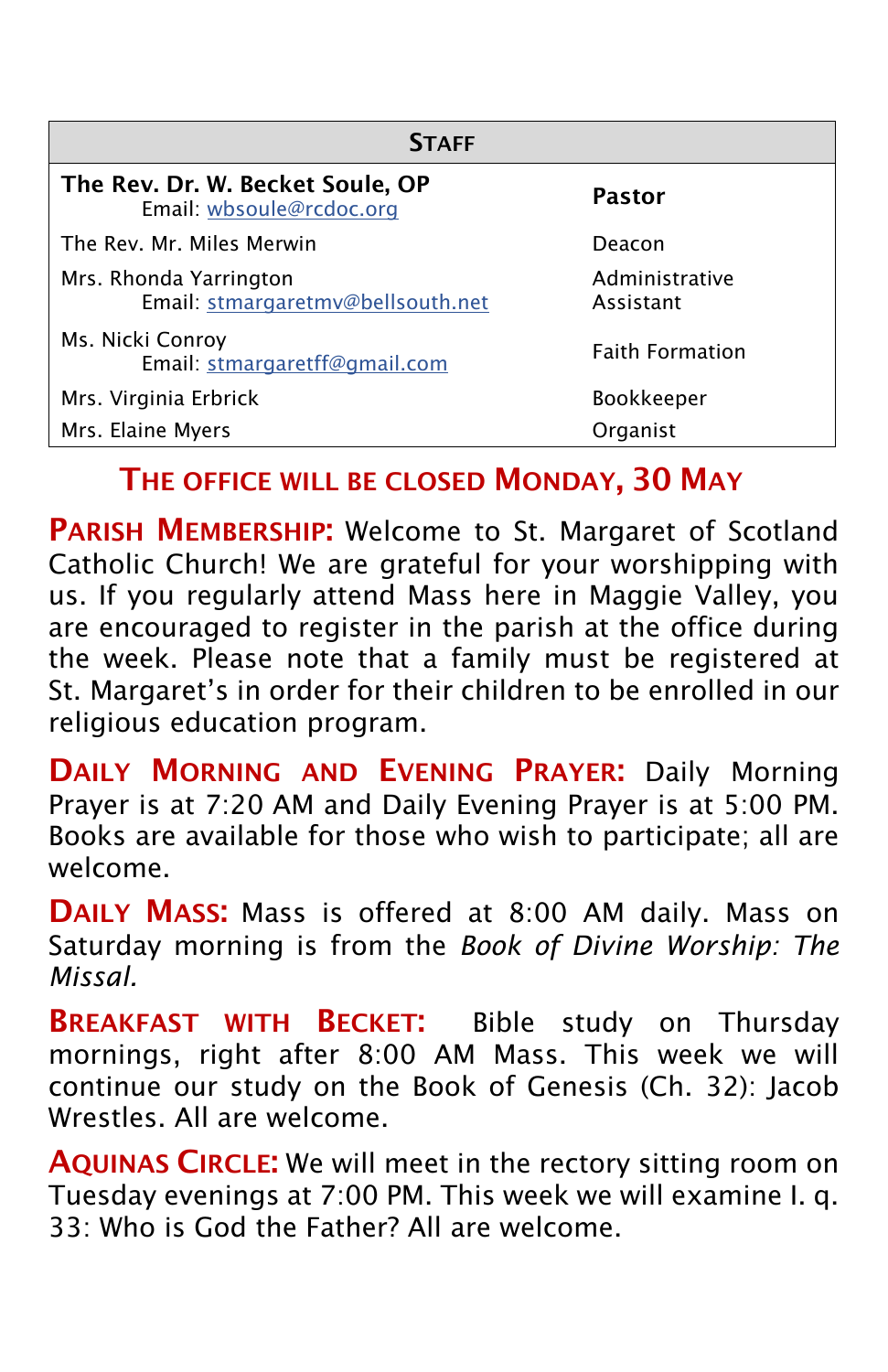COFFEE AND DONUTS: There will be coffee and donuts after 10:00 AM Mass. Please join us for fellowship outside to the left of the church. We are still looking for volunteers to host future coffee and donuts.



FIRST FRIDAY: This coming Friday, 3 June, there will

be exposition of the Blessed Sacrament beginning at 3:00 PM and concluding with Evening Prayer and Benediction at 5:00 PM.

RESPECT LIFE: On Saturday, 11 June a regional Respect Life meeting will be held from 2:00 to 3:30 PM at St. Barnabas Parish (109 Crescent Hill Drive, Arden). The meeting will be held in the St. John XXIII Room. All are invited who have an interest in becoming more involved in pro-life work. The meeting is hosted by the Carolina Pro-Life Action Network (C-PLAN) of Western NC, a coalition of parish Respect Life leaders across the area. For more information, please contact [ashevilleprolifecatholics@gmail.com.](mailto:ashevilleprolifecatholics@gmail.com)

PLEASE REMEMBER IN YOUR PRAYERS: Kathy Andersen, Laura Andersen, Cecilia Berg, Stephen Boyle, Denise Collins, Elliot Dowdell, Jack Dwyer, Carl Eberhard, Norma Esbenshade, Joe Gatlin, Myles Harris, Maryellen & Ray Hoefer, Joe Hoefer, Ben Loetz, Matt Loetz, John McCausland, Betty Metzger, Peter Mino, Christopher Palmiere, Pat & Suzanne Palmiere, George Pastore, Wayne Patton, Richard Phillips, Sue Quick, Ella Grace Revere, Edward Smathers, Tinley Jane Toner, Ed Toner, Lois Triolo, Pvt. Luke Turner, Stephen Underwood, Bruce Yarrington, Rylee Yarrington *Names will remain on this list for one month unless notified otherwise.*

| <b>OFFERTORY</b>                                                                                               |                      |                       |  |  |  |  |
|----------------------------------------------------------------------------------------------------------------|----------------------|-----------------------|--|--|--|--|
|                                                                                                                | Offertory<br>Votives | Preservation &        |  |  |  |  |
|                                                                                                                |                      | Improvement           |  |  |  |  |
| \$3,834**                                                                                                      | \$28                 | \$110                 |  |  |  |  |
| <b>DIOCESAN SUPPORT APPEAL 2022</b>                                                                            |                      |                       |  |  |  |  |
| Assessment/Goal                                                                                                | Paid to Date         | <b>Unpaid Pledges</b> |  |  |  |  |
| \$22,634                                                                                                       | \$18,994.65*         | \$5,546.85            |  |  |  |  |
| *Diocesan ledger does not always reflect recent contributions.<br>** Offertory does not reflect online giving. |                      |                       |  |  |  |  |